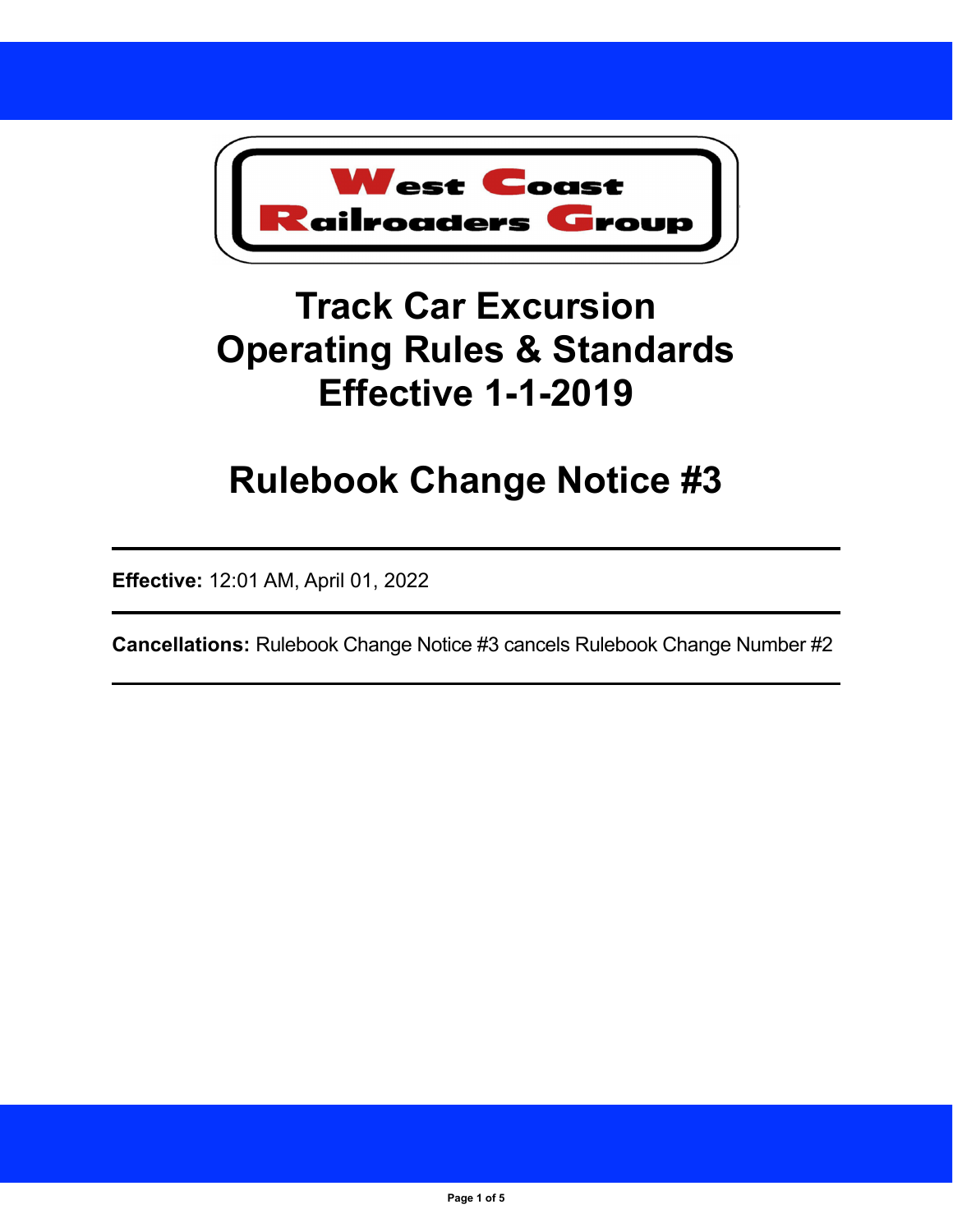# **Rule 423: Inspection Requirements of Privately Owned Excursion Track Cars**

## **The Rule in its entirety, including the title, is changed to read:**

## **Rule 423: Track Car Inspection, Safety Appliances, and Turntable Requirements of Privately Owned Excursion Track Cars**

Before using a track car, push-car, or trailer, inspect it for defects. Track cars must have a daily inspection before being placed in service. Inspection must be made of all appliances, including turntables.

Record of track car inspection must be on prescribed form and retained on track car for entire excursion.

Record of inspection is not required for push-cars/trailers.

#### **Inspections items include, but are not limited to:**

- Wheels must have satisfactory profile and will be deemed condemnable when thickness is less than 1/8". Note: rubber tread wheels on rear axle are prohibited due to shunting requirements.
- Brake rigging acceptable and brakes hold in first notch.
- Frame members.
- Fuel systems (All fuel systems must have a fuel shut off easily accessible. Shut off must be able to be operated by hand without tools.)
- Electrical systems, including lights.
- Battery disconnect functions as intended (All track cars must be equipped with battery disconnect. Disconnect may be a master switch mounted on the car, or a switch/knob directly mounted to the battery post. All disconnects must be able to be operated by hand without tools.)
- Other applicable safety appliances.

#### **Turntable Requirements:**

- All track cars equipped with electric or hydraulic turntables must be equipped with an audible alarm that automatically sounds when the turntable is out of correspondence/not fully retracted. Audible alarm must be loud enough to be heard during all operations, including when wearing/using intercoms, radio headsets and/or hearing protection.
- All track cars equipped with electric or hydraulic turntables must be equipped with a visual light inside the track car that illuminates when the turntable is out of correspondence/not fully retracted. It is recommended the visual light be mounted in the operators normal view when operating.
- All track cars equipped with electric or hydraulic turntables must be equipped with an ignition interlock that automatically disables the ignition on gasoline engines, or the fuel cutoff/injection pump on diesel engines, to cause the engine to immediately shut down when the turntable is out of correspondence/not fully retracted.
- Turntables must have a minimum 2.5 inch clearance above the top of the rail when fully retracted.
- Audible alarm, visual light, and ignition interlock must automatically activate when turntable is less than 2.5 inches above the rail.
- Audible alarm, visual light, and ignition interlock must be connected to a constant hot electrical source and not be connected through the ignition or other switch that allows the audible alarm, visual light, and ignition interlock to be disconnected or disabled.
- Hydraulic turntables must have a properly functioning locking mechanism. Locking mechanism, on turntables so equipped, must be pinned to secure rod/linkage against unintended movement.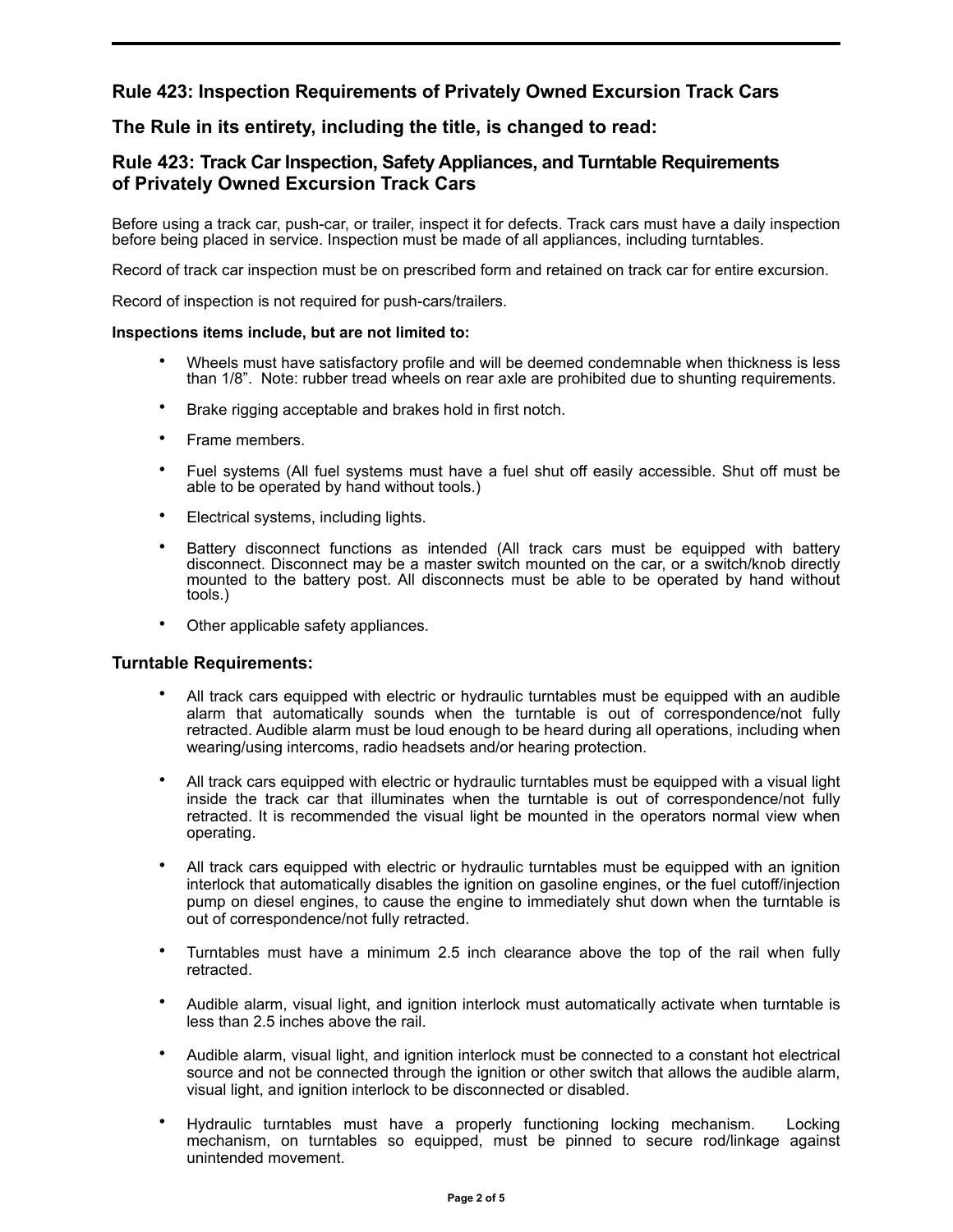#### **(Rule 423 Continued)**

- Early style electric (Les King design) turntables with single center base plate attachment retaining bolt must be retrofitted with additional base plate attachment hardware (commonly referred to as the Willits modification) to prevent base plate from coming loose or falling off during operation.
- Any time turntable is operated, or before initiating or resuming movement after turntable operation, operators must verify that the turntable is fully retracted and in the locked position. Additionally, whenever a turntable (electric or hydraulic) is operated, a second person familiar with turntable operation must visually inspect and verify that the turntable is in the fully retracted and locked position. If no person is readily available to inspect the turntable, the Employee In Charge must be notified to visually verify that the turntable is in the fully retracted and locked position. If both people do not agree the turntable is in the fully retracted and locked position, the turntable will be considered as having a failed/non-complying condition. Movement must not start or resume until the Employee in Charge is notified and authorizes the track car to proceed.
- Turntables with less than 2.5 inches clearance above the top of the rail will be considered as having a failed/non complying condition.
- Turntables with audible alarm, visual light, or ignition interlock that does not automatically activate when turntable is out of correspondence/not fully retracted will be considered as having a failed/non-complying condition.
- Track cars with dead batteries, turntable alarm circuit failures, or other electrical or mechanical problems that cause the turntable alarm, visual light, or ignition interlock system to become disabled will be considered as failed/non-complying.
- Locking mechanisms with missing pins will be considered as a failed/ non-complying condition.
- Whenever a failed/non-complying turntable condition becomes known or suspected, or there is any doubt regarding the integrity of the turntable, movement must immediately stop. If stopped, track car must remain stopped, and movement must not start or resume until the Employee in Charge is notified and authorizes the track car to proceed.
- Track cars with failed/non-complying turntables must not be operated, towed or moved until the failed/non-complying condition is corrected and the Employee in Charge authorizes further movement. If the turntable failure/non-complying condition cannot be corrected, the Employee in Charge will not authorize further movement of track car until the turntable is chained and locked with a WCRG effective locking device that prevents the turntable from dropping below the minimum required 2.5 inches of clearance above the top of the rail.
- Excursion participants may be required to demonstrate to the Employee in Charge at set-on that the turntable functions as intended and complies with these requirements.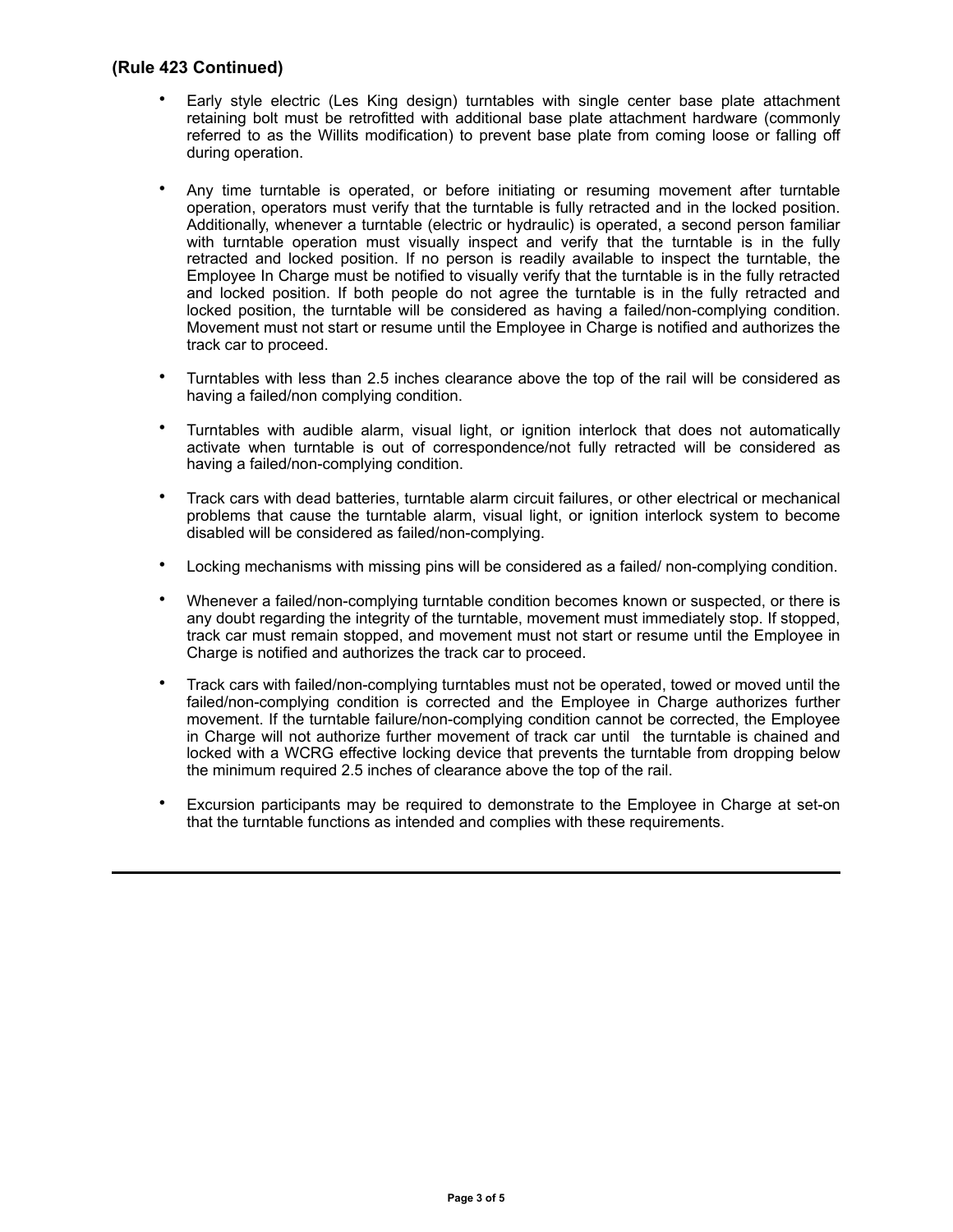# **Rule 425: Grade Crossings Equipped with Automatic Warning Devices**

# **The Rule is changed in its entirety to read:**

Track cars must approach grade crossings equipped with automatic warning devices prepared to stop. When approaching crossing and it is clearly seen that the automatic warning devices have been activated long enough to provide warning (at least 20 seconds,) and the gates (if equipped) are in the fully lowered position, safely proceed through crossing not exceeding 10 MPH until track car fully occupies the crossing. If automatic warning devices are not activated, or are intermittently activated, comply with Rule 426.

NOTE: Fully occupying the crossing means the track car has occupied all of the area of the crossing where traffic or pedestrians could drive, walk, or otherwise obstruct safe passage of track car.

Track car operators must be alert for rusty rail conditions, as well as insulating commodities such as sand, clay chips, oil, grease, etc., on top of rails. This condition could cause loss of track shunt, causing the automatic warning devices to fail to activate or to intermittently activate when approaching or passing over crossing.

Track car operators that have been advised that automatic warning devices are malfunctioning or have an activation failure must stop short of the crossing, even if devices are seen to be working as intended. After stopping, comply with Rule 426.

Track car operators may be instructed by the Employee in Charge to cut out shunts when conditions require, or if stopped on the approach or island circuit of grade crossings to avoid unnecessary activation.

## **Rule 426: Grade Crossings Not Equipped with Automatic Warning Devices**

#### **The Rule is changed in its entirety to read:**

Track cars must approach grade crossings not equipped with automatic warning devices prepared to stop and must yield the right-of-way to traffic. If conditions require, place flagman (if available) at the crossing to warn traffic. When approaching grade crossing, when it is clearly seen that no traffic is stopped at the crossing or is approaching the crossing, safely proceed through crossing not exceeding 10 MPH until track car fully occupies the crossing. If traffic is stopped at the crossing or is approaching the crossing, stop before occupying the crossing. After stopping, proceed only when movement can proceed safely through crossing. Do not give hand signals to proceed to motor vehicles, pedestrians or other traffic.

NOTE: Fully occupying the crossing means the track car has occupied all of the area of the crossing where motor vehicles, pedestrians or other traffic could drive, walk, or otherwise obstruct safe passage of track car.

## **Rule 456 Reflective Safety Vests**

## **The Rule is changed in it's entirety to read:**

High visibility reflective safety vests will be required by all excursion participants (including passengers) at all times when on railroad property. Safety vests shall be either orange, green or yellow in color, and must be plain with no railroad, private company or other organization's name. Vests with WCRG'S logo are acceptable. Taping, painting, or otherwise covering up of names or logos of other railroads, private companies or organization's safety vests is prohibited.

NOTE: High visibility coats and/or shirts with reflective stripes will also meet the requirements of this rule when worn as outer most garment.